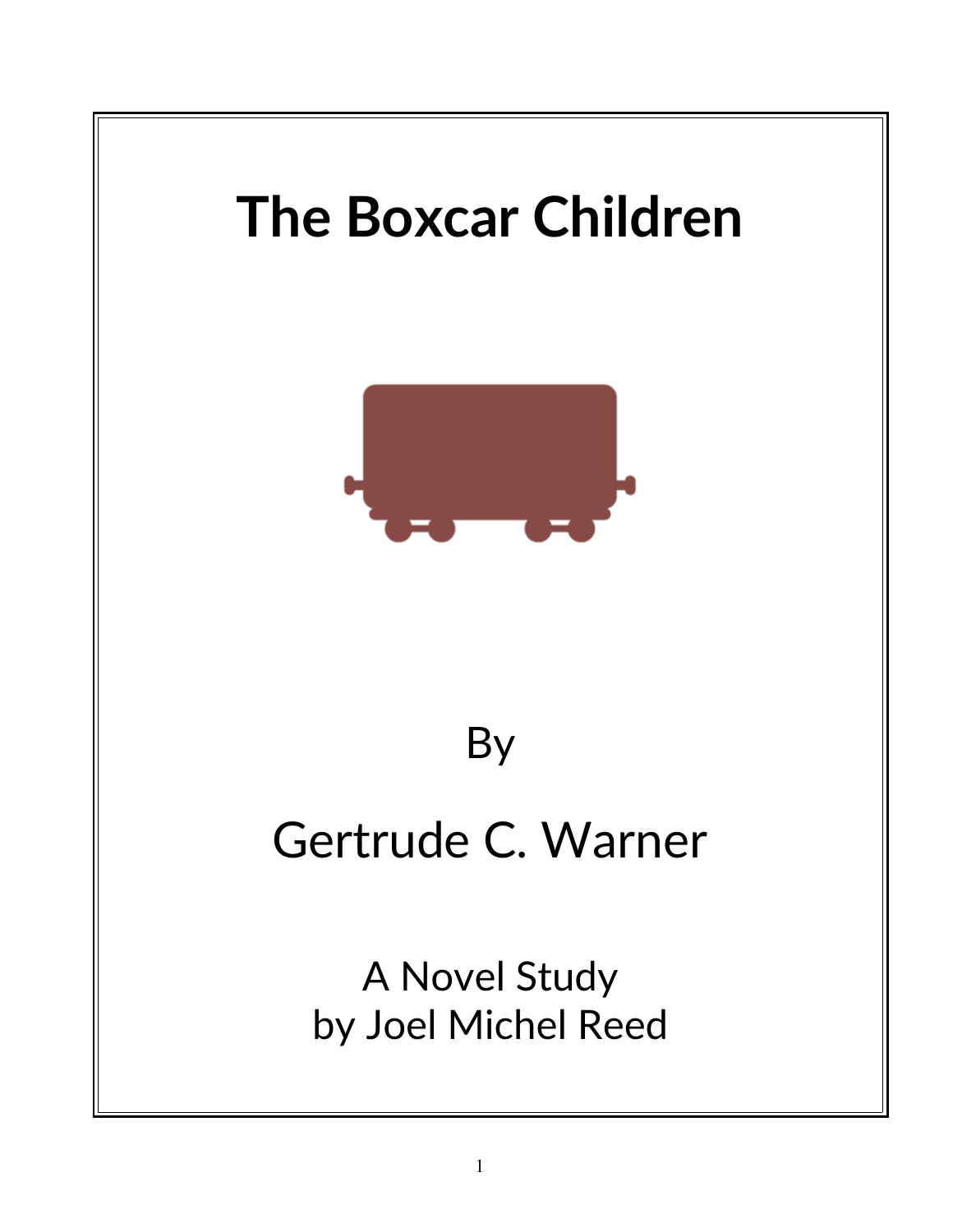*By Gertrude C. Warner*



## **Table of Contents**

| <b>Suggestions and Expectations</b> | 3  |
|-------------------------------------|----|
|                                     |    |
| List of Skills                      | 4  |
|                                     |    |
| Synopsis / Author Biography         | 5  |
| <b>Student Checklist</b>            | 6  |
| Reproducible Student Booklet        |    |
| <b>Answer Key</b>                   | 53 |

**About the author:** Joel Reed has over 70 published novel studies and is the author of four  $|$ novels. For information on his work and literature, please visit  $\overline{\text{www.reednovelstudies.com}}$ 

> Copyright © 2018 Joel Reed Revisions Completed in 2022 All rights reserved by author. Permission to copy for single classroom use only. Electronic distribution limited to single classroom use only. Not for public display.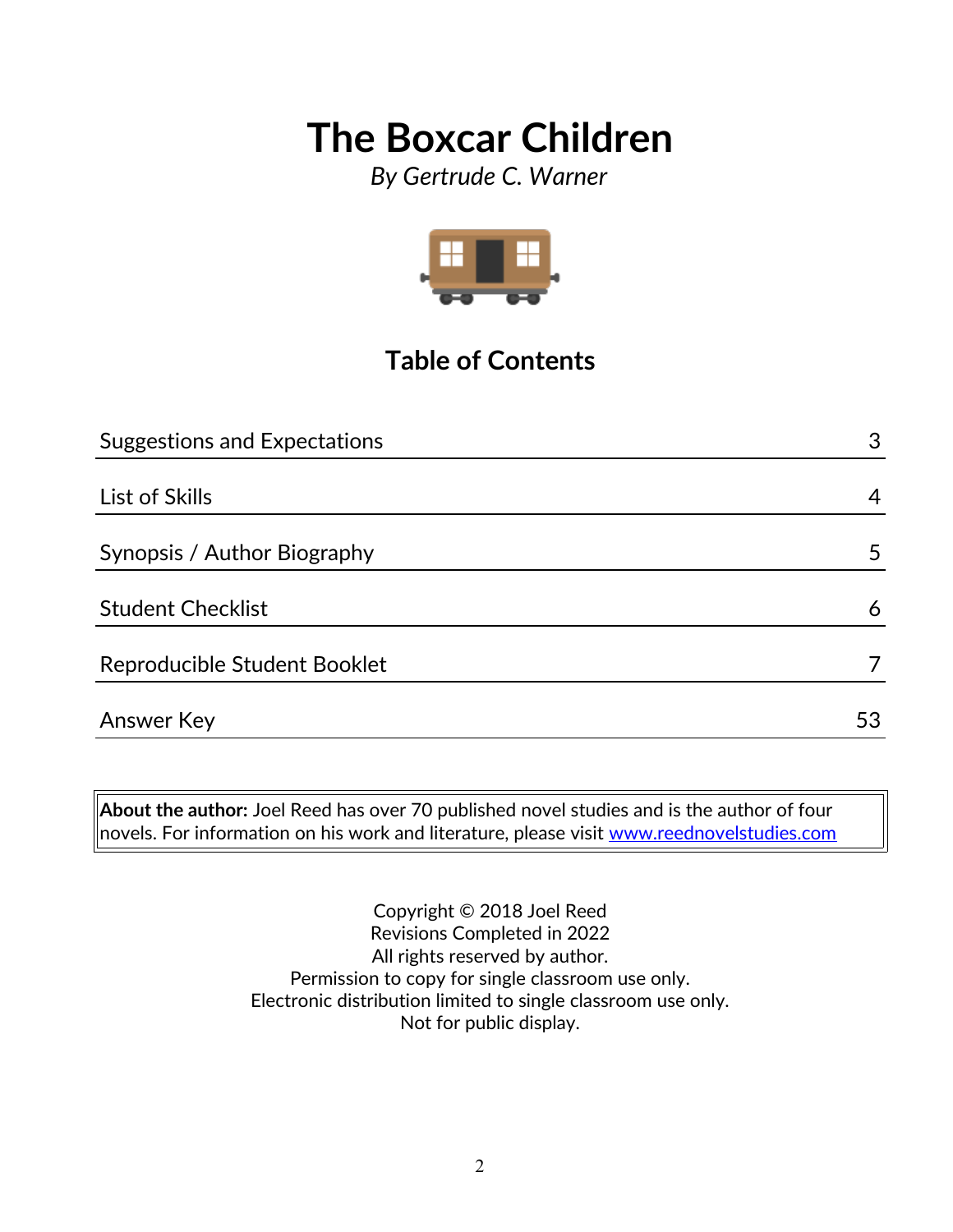*By Gertrude C. Warner*



### **Suggestions and Expectations**

This curriculum unit can be used in a variety of ways. Each chapter of the novel study focuses on 1 or 2 chapters and is comprised of five of the following different activities:

- Before You Read
- Vocabulary Building
- Comprehension Questions
- Language Activities
- Extension Activities

#### **Links with the Common Core Standards (U.S.)**

Many of the activities included in this curriculum unit are supported by the Common Core Standards. For instance the *Reading Standards for Literature, Grade 5*, makes reference to

- a) determining the meaning of words and phrases. . . including figurative language;
- b) explaining how a series of chapters fits together to provide the overall structure;
- c) compare and contrast two characters;
- d) determine how characters … respond to challenges;
- e) drawing inferences from the text;
- f) determining a theme of a story . . . **and many others.**

A principal expectation of the unit is that students will develop their skills in reading, writing, and oral communication, as well as in reasoning and critical thinking. It is important, too, that students be encouraged to relate their own feelings and experiences in certain contexts, and describe their own interpretations of particular passages.

- Students can work on the activities at their own pace.
- Every activity need not be completed by all students.
- A **portfolio cover** is included (page 7) as well as a **Checklist** (page 6) to keep a record of completed work.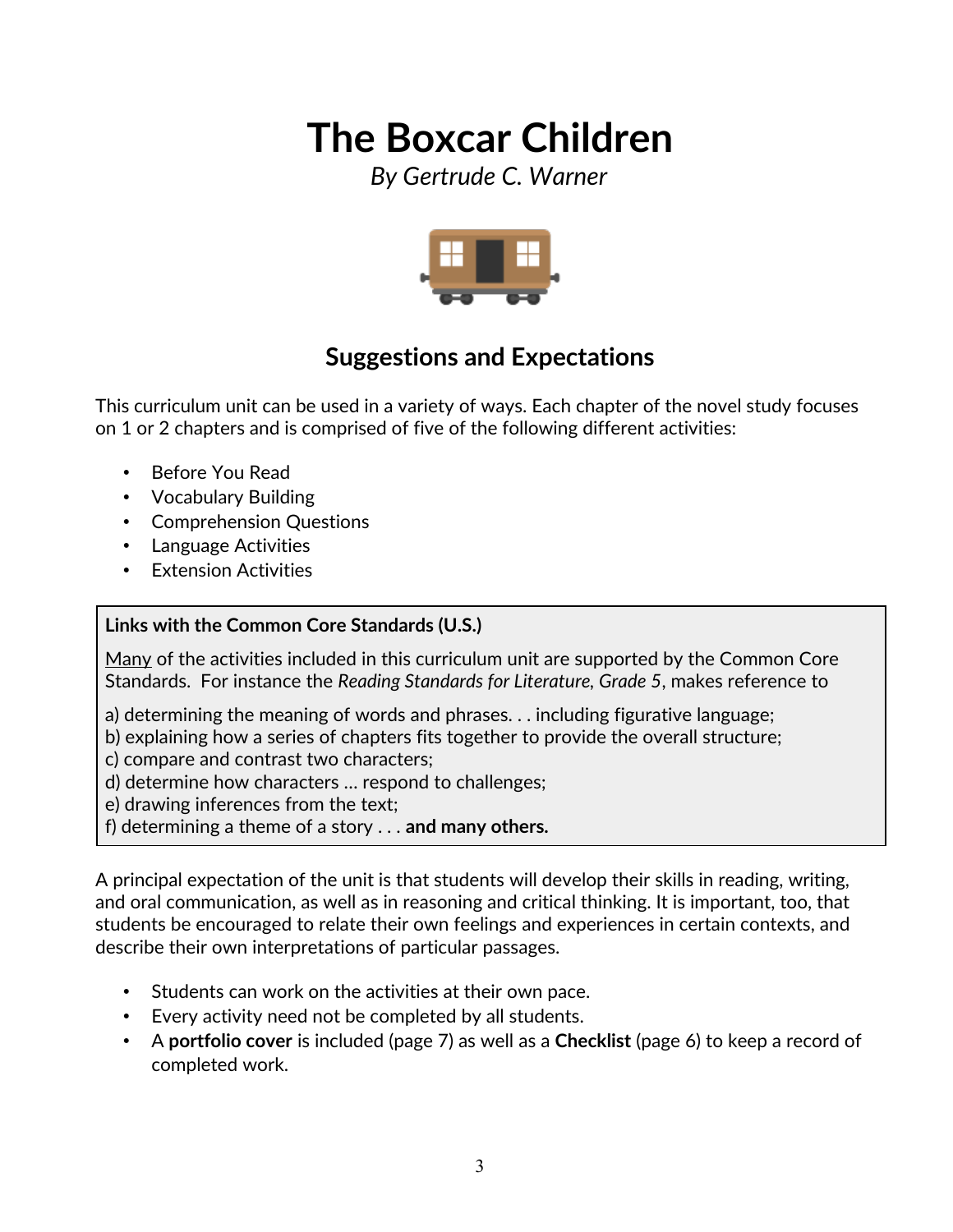## **The Boxcar Children** *By Gertrude C. Warner*

### **List of Skills**

#### **Vocabulary Development**

- 1. Locating descriptive words/phrases 8. Use of singular/plural nouns
- 2. Listing synonyms/antonyms 9. Listing compound words
- 3. Identifying/creating *alliteration* 10. Identifying parts of speech
- 
- 5. Identifying syllables 12. Listing homonyms
- 6. Identify *foreshadowing*. 13. Identify/create *similes*
- 7. Identify *personification* 14. Identify *anagrams*

#### **Setting Activities**

1. Summarize the details of a setting

#### **Plot Activities**

- 1. Complete a *time line* of events 3. Identify *cliffhangers*
- 

#### **Character Activities**

- 
- 2. Complete a character comparison

#### **Creative and Critical Thinking**

- 
- 2. Write a newspaper story 6. Write a book review
- 
- 4. Conduct an interview

#### **Art Activities**

- 
- 
- 
- 
- 
- 4. Use of capitals and punctuation 11. Determining alphabetical order
	-
	-
	-

- 
- 2. Identify conflict in the story 4. Identify the climax of the novel.
- 1. Determine character traits 3. Relating personal experiences
- 1. Research activity 5. Write about personal feelings
	-
- 3. Participate in a talk show 7. Complete an Observation Sheet
- 1. Create a storyboard 3. Design a cover for the novel
- 2. Create a collage 4. Create a comic strip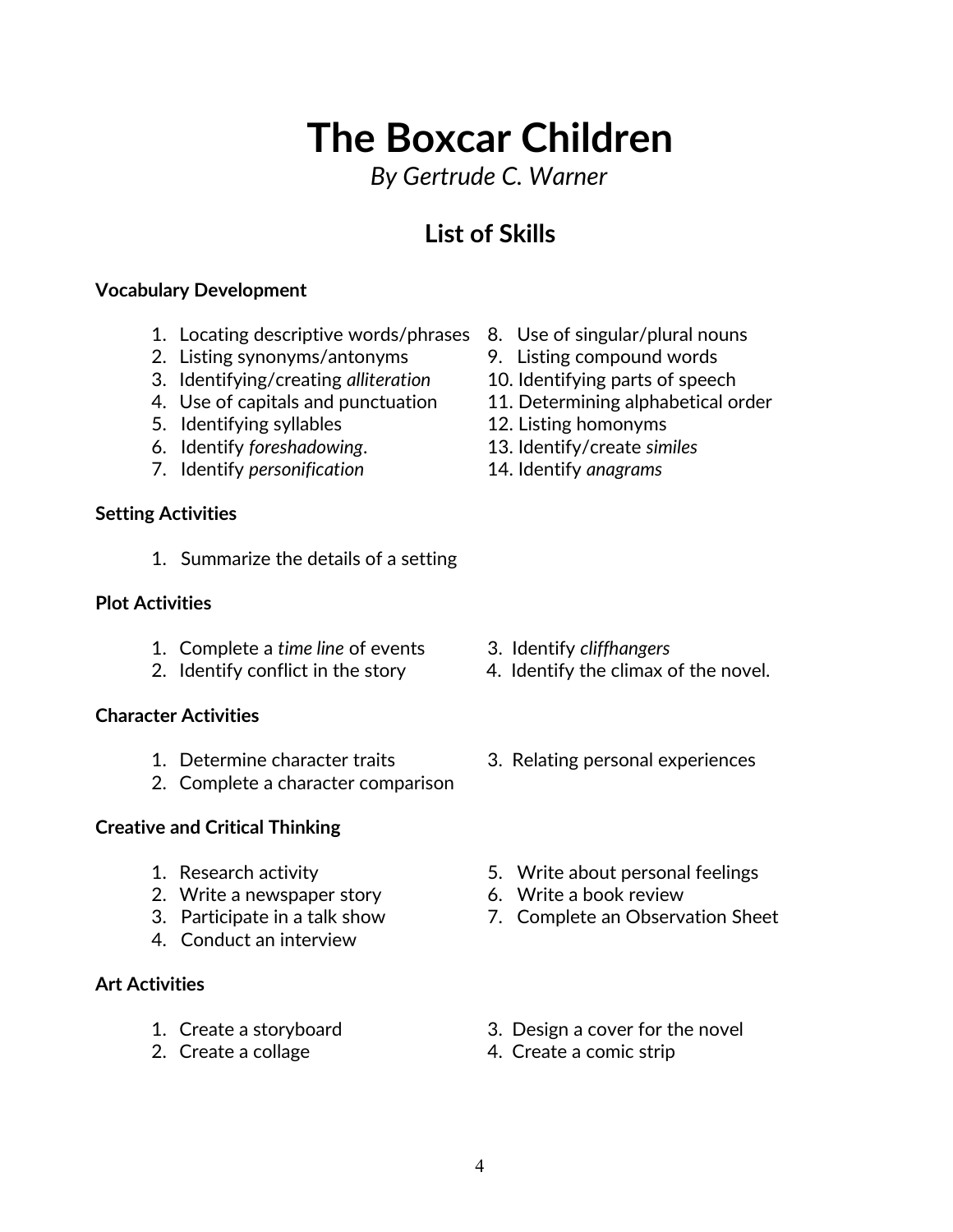*By Gertrude C. Warner*

### **Synopsis**

 Henry, Jessie, Violet, and Benny are brothers and sisters. They're orphans too, and the only way they can stay together is to make it on their own. When the children find an abandoned boxcar in the woods, they decide to call it home – and become the Boxcar Children. (Summary courtesy of the publisher – Albert Whitman & Company)

A complete synopsis and other helpful reviews can be found on the following website: https://en.wikipedia.org/wiki/The\_Boxcar\_Children

> **Author Biography** *Gertrude C. Warner*

 **Gertrude Chandler Warner** (April 16, 1890 – August 30, 1979) was an American author, mainly of children's stories. She was most famous for writing the original book of *The Boxcar Children* and for the next eighteen books in the series.

 Warner was born on April 16, 1890, in Putnam, Connecticut, to Edgar Morris Warner and Jane Elizabeth (Carpenter) Warner. Her family included an older sister, Frances, and a younger brother, John. From the age of five, Warner dreamed of being an author, and began writing in ten-cent blank books as soon as she was able to hold a pencil. Her first book was an imitation of Florence Kate Upton's *Golliwog* stories and was titled *Golliwog at the Zoo*.



 Warner never married. She lived in her parents' home for almost forty years, then moved to her grandmother's house. In 1962 she moved to a brown-shingled house, and lived there with her companion, a retired nurse. In her later life, before she died at age 89, Warner became a volunteer for the American Red Cross, the Connecticut Cancer Society and other charitable organizations. She's buried in Grove Street Cemetery, Connecticut.

Courtesy of Wikipedia: [https://en.wikipedia.org/wiki/Gertrude\\_Chandler\\_Warner](https://en.wikipedia.org/wiki/Gertrude_Chandler_Warner)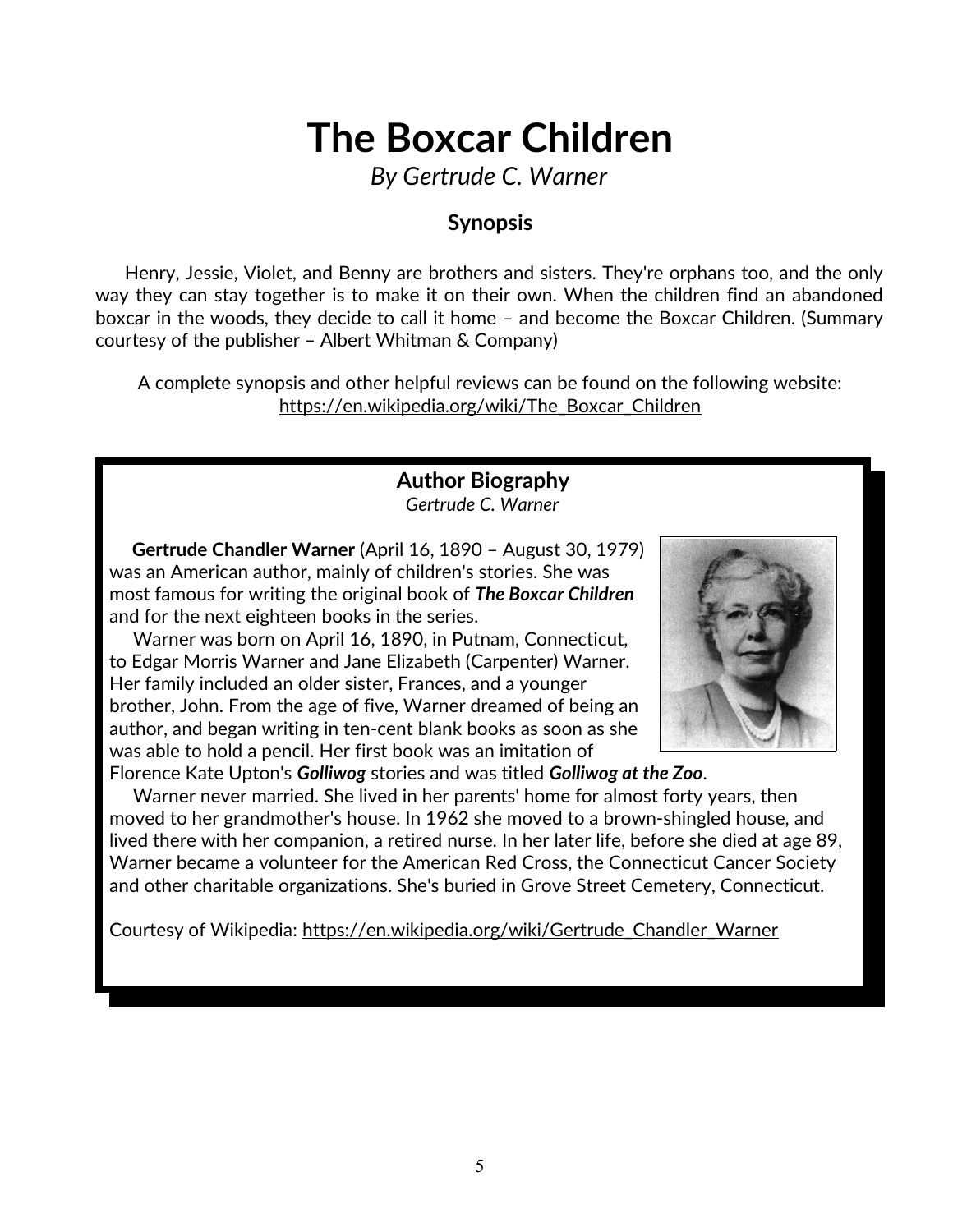*By Gertrude C. Warner*



### **Student Checklist**

<u> 1989 - Johann Stein, marwolaethau a bhann an t-Amhain Aonaich an t-Amhain Aonaich an t-Amhain Aonaich an t-A</u>

Student Name

| Assignment | Grade / Level | Comments |
|------------|---------------|----------|
|            |               |          |
|            |               |          |
|            |               |          |
|            |               |          |
|            |               |          |
|            |               |          |
|            |               |          |
|            |               |          |
|            |               |          |
|            |               |          |
|            |               |          |
|            |               |          |
|            |               |          |
|            |               |          |
|            |               |          |
|            |               |          |
|            |               |          |
|            |               |          |
|            |               |          |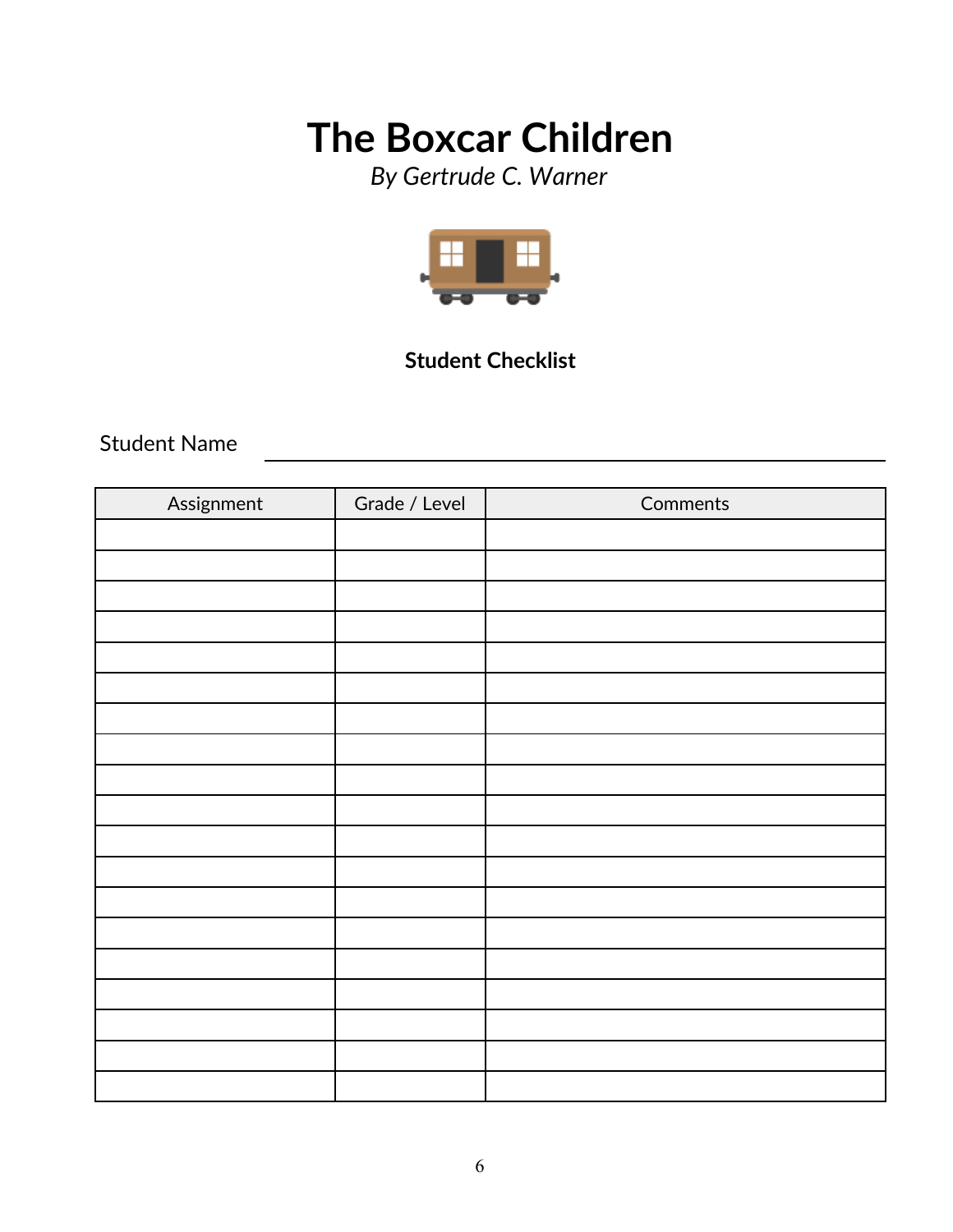

## *By Gertrude C. Warner*

Name: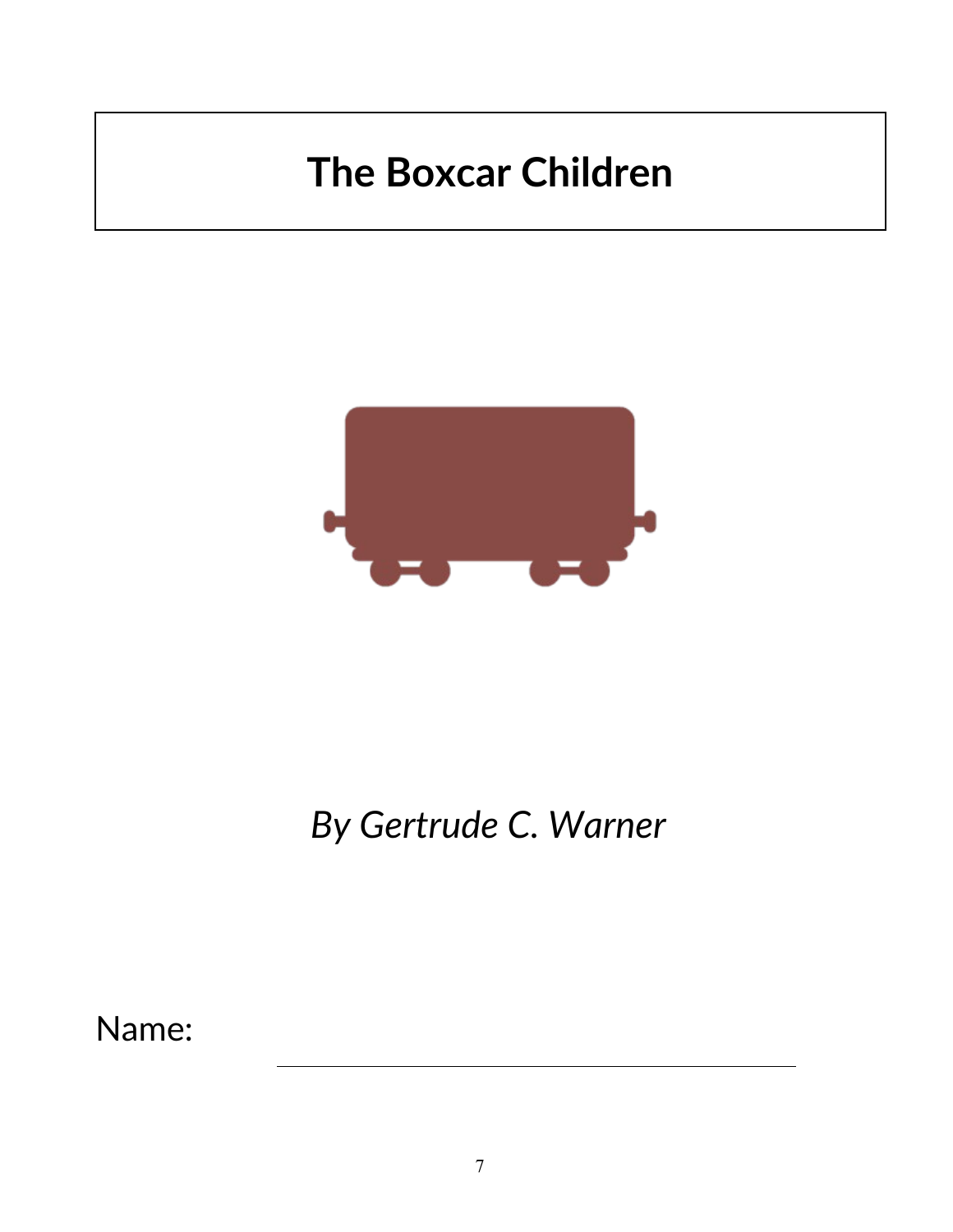*By Gertrude C. Warner*



### **Chapter 1**



### **Before you read the chapters**:

Our novel deals with four children who become orphans after the sudden death of their parents. What do you think will be the most difficult obstacle for these children to overcome, and why?



### **Vocabulary:**

Beside each word in Column A write the correct synonym or definition from Column B.

|    | <b>COLUMN A</b> | <b>MEANING</b> |           | <b>COLUMN B</b> |
|----|-----------------|----------------|-----------|-----------------|
| 1. | Cross           |                | А.        | Perceived       |
| 2. | Polite          |                | <b>B.</b> | Glanced         |
| 3. | Remarked        |                | C.        | Moved           |
| 4. | Carried         |                | D.        | Courteous       |
| 5. | Listened        |                | E.        | Famished        |
| 6. | Looked          |                | F.        | Angry           |
| 7. | Smiled          |                | G.        | Grinned         |
| 8. | Hungry          |                | H         | Commented       |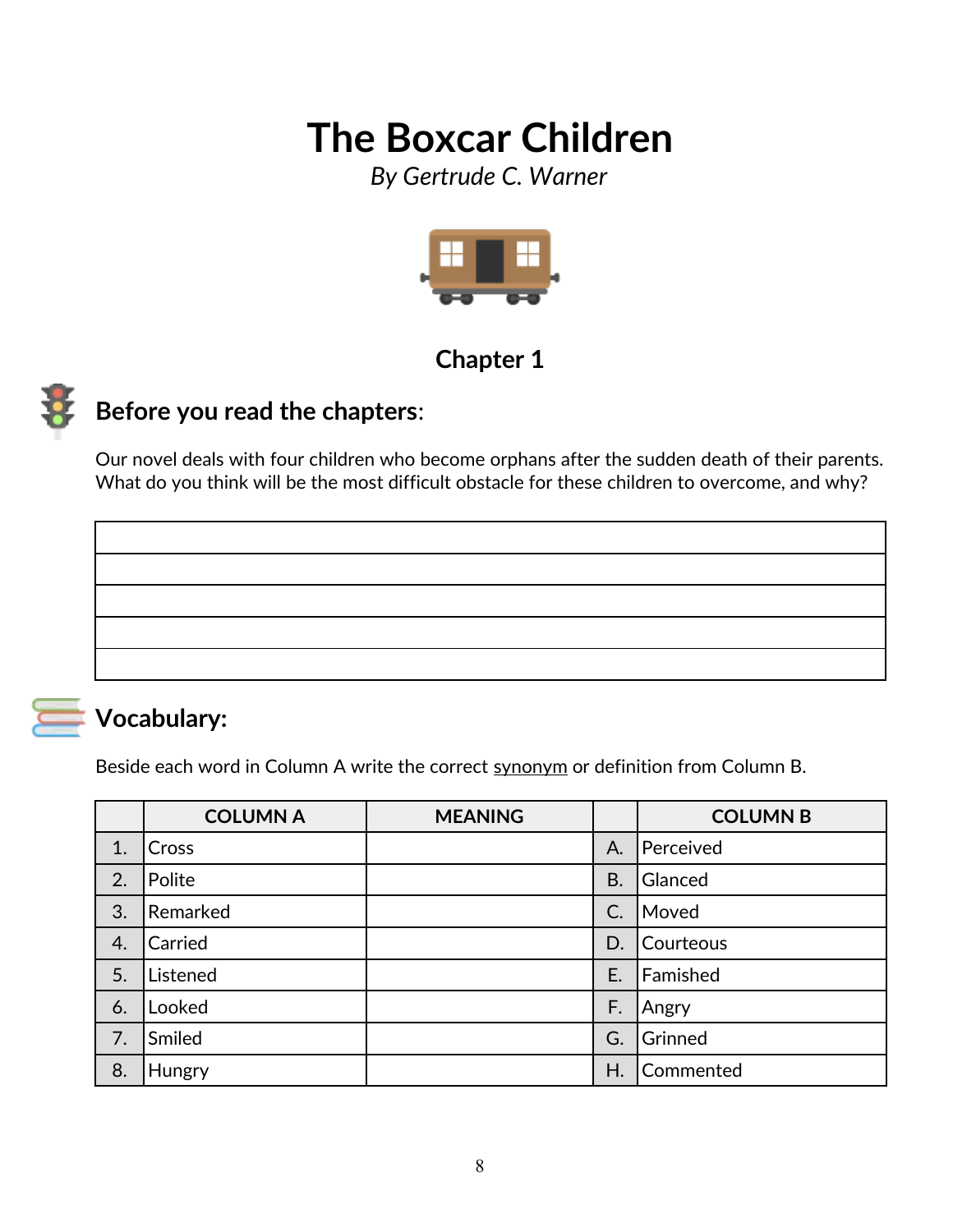

1. Circle the correct narrative that our novel follows, and the reason for your choice.

First Person Second Person Third Person

2. What items did the children purchase from the bakery?

3. What did Jesse tell the baker they would do in exchange for sleeping in the bakery?

4. Why did the children want to run away from the baker?

b. Do you think the children were right to run away from the baker? Why or why not?

5. Why did the children believe that their grandfather didn't like them?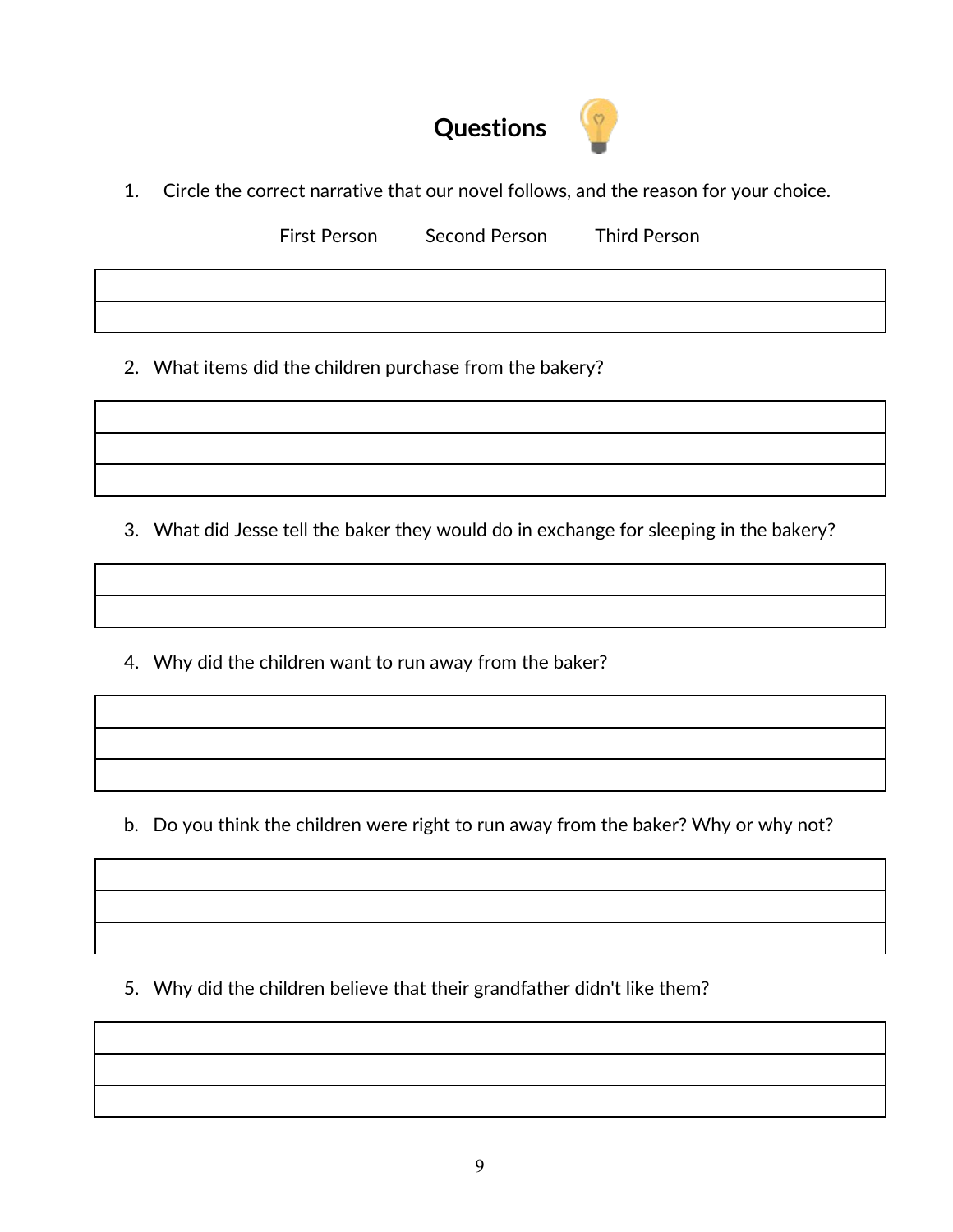## **Language Activity**



**A**. Many authors seem to enjoy using **alliteration –** a literary device where the author **r**epeats the same sound at the beginning of several words. Here's an example of an alliteration: "... **g**rousing, **g**rouching, **g**rumbling, about something or other."

Using your imagination, create your own examples of **alliteration** using three out of the five following topics. Each example must contain at least three words.

| A child playing.                 |  |
|----------------------------------|--|
| A dog barking.                   |  |
| One From Your<br>Own Imagination |  |

**B.** *PERSONIFICATION* is giving human qualities to something that is not human. The following is an example of personification provided by [www.yourdictionary.com:](http://www.yourdictionary.com/) *"The bees played hide and seek with the flowers as they buzzed from one to another."*

Why do you think personification is a popular literary device used by many authors?

Create your own example of personification.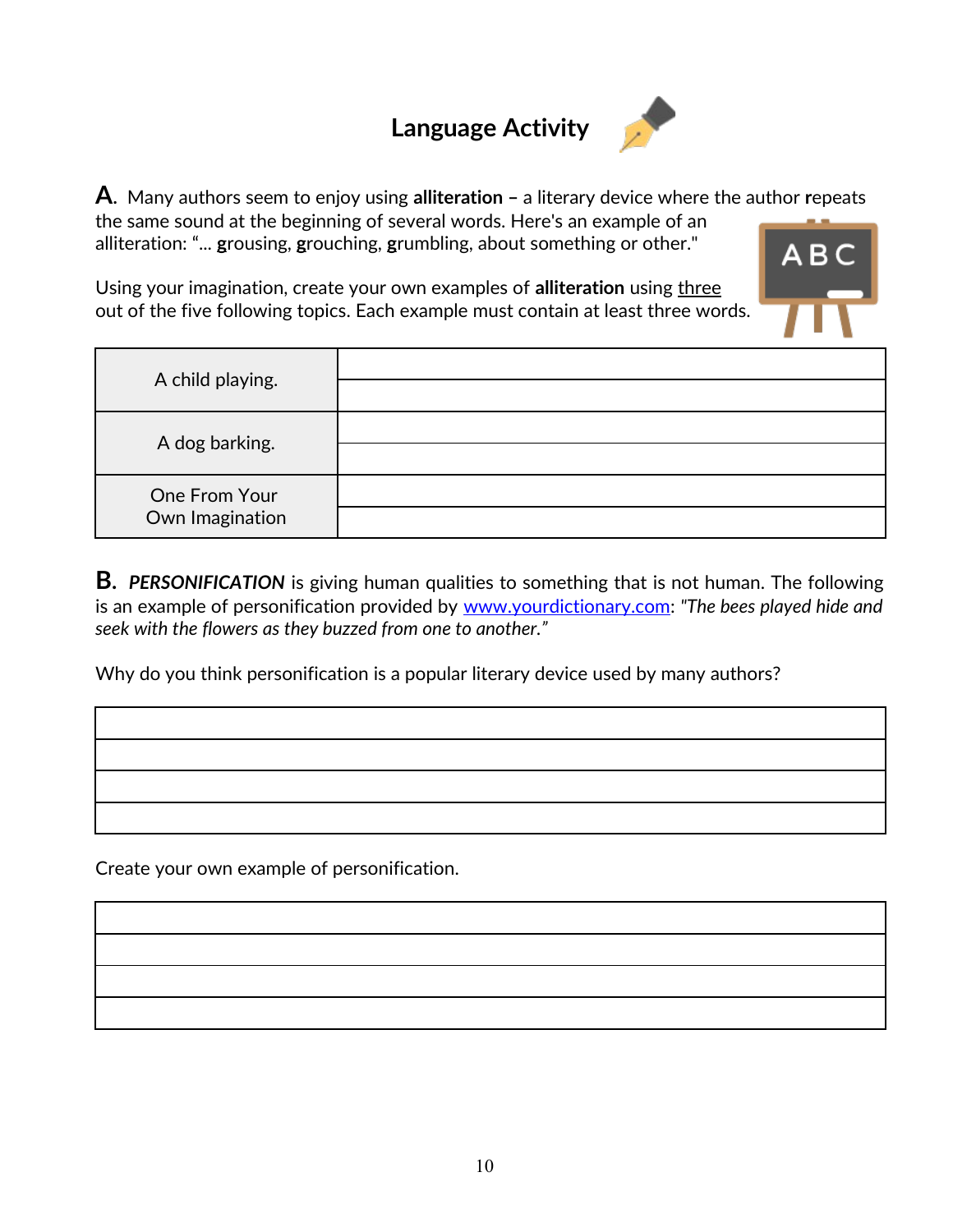**C***.*Chapter One contains an example of an important literary device called **foreshadowing.** Foreshadowing is defined as a warning or indication of a future event*.* **Example:** *"We have a grandfather in Greenfield, but we don't like him," said Benny. "He is our father's father, and he didn't like our mother," said Henry. "So we don't think he'd like us. We are afraid he would be mean to us."*



If this is an example of foreshadowing, predict what you think will happen later in the story regarding the fate of the Alden children.

**D**. Choose ten words from this chapter with two or more **syllables**. Indicate the syllables by drawing a line between each syllable. **Example**: **some / time**.